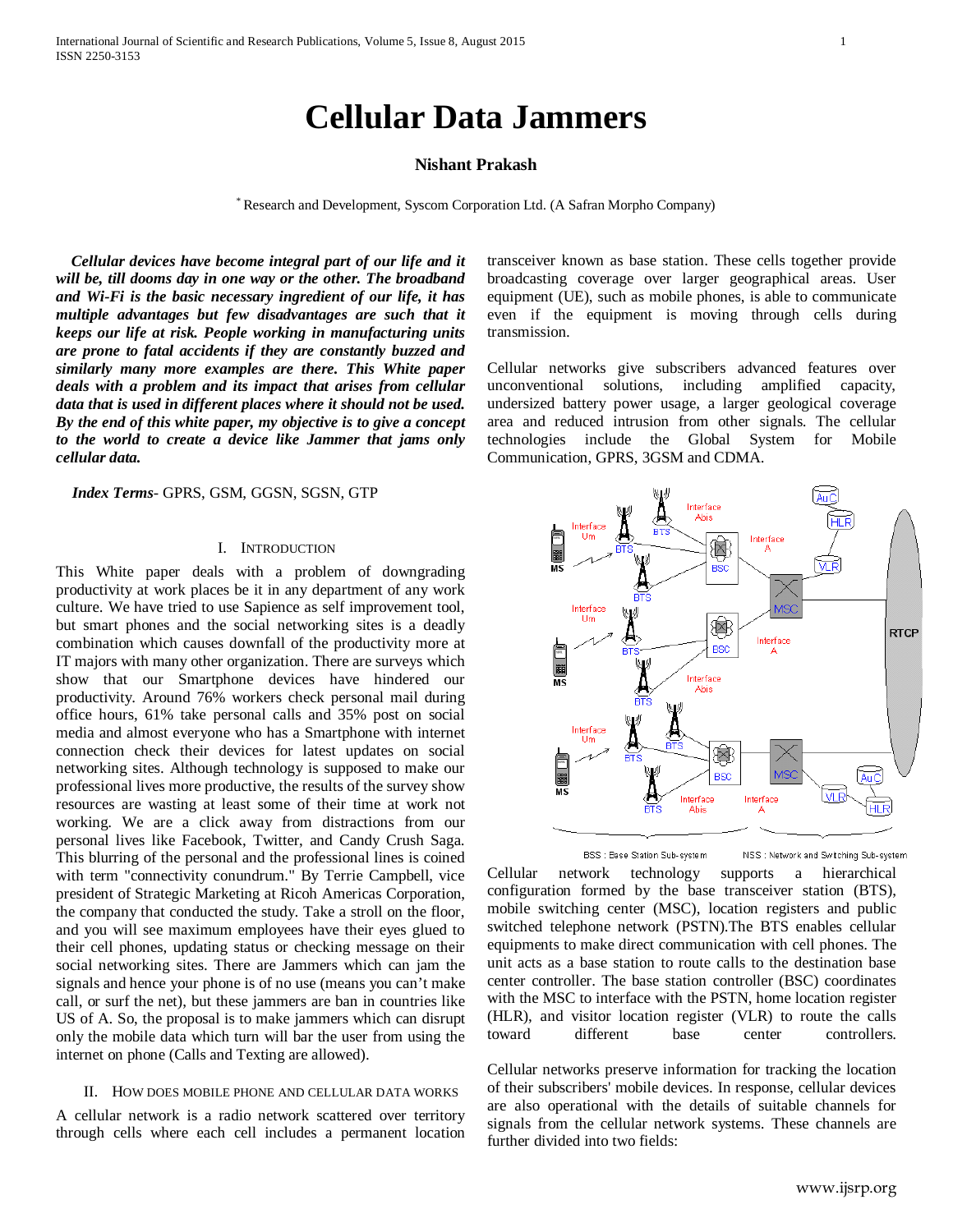- Strong Dedicated Control Channel: Used to send out digital information to a mobile phone from the base station and vice versa.
- Strong Paging Channel: When a call is routed then it is used for tracking the cell phone by MSC.

A normal cell site offers geographical reporting between 9 and 21 miles. The base station is accountable for monitoring the level of the signals when a call is made from a mobile phone. When the consumer moves away from the geographical coverage area of the tower (base station), the signal falls. Then base station makes a request to the MSC to transfer the control to another base station that is receiving the strongest signals without notifying the consumer; this is called handover. Cellular networks often encounter ecological interruptions like power cables, or moving tower crane or **the frequencies of other devices (which can be used as Jammer)**.



The General Packet Radio Service, GPRS, adds functionality like packet-switched to GSM, which is fundamentally circuit switched. GPRS is the crucial enabler for always working data connection for applications such as web browsing and (PTT) Push-to-Talk over Cellular.

GPRS was introduced into the GSM specifications in Release 97 and usability was further approved in Releases 98 and 99. It offers quicker data rates than plain GSM by aggregating several GSM time slots into a single bearer. Most operators do not offer such astronomical rates, because if a slot is being used for a GPRS carrier, it is not available for other traffic. Also, not all cells are able to aggregate all combinations of slots.

Mobile terminals are further classified according to whether or not they can handle simultaneous GSM and GPRS connections: class  $A =$  both simultaneously,

class  $B = GPRS$  connection interrupted during a GSM call,

automatically connected at end of call,

class  $C =$  manual GSM / GPRS mode switching.

Further data rate increases have been achieved with the introduction of EDGE (Enhanced Data rates for Global Evolution).

Network node which wires the use of GPRS in the GSM hub system is called GSN. All GSNs should have a *Gn* interface and support the GPRS tunneling protocol. There are two key form of the GSN,

- 1) Gateway GPRS Support Node
- 2) Serving GPRS Support node.

# **Gateway GPRS support node (GGSN)**

The gateway GPRS support node (GGSN) is a main constituent of the GPRS network. The GGSN is accountable for the internetworking between the GPRS network and external packet switched networks.

From an external network's point of view, the GGSN is a router to a subordinate-network, When the GGSN receives data addressed to a specific user, it checks if the subscriber is available and active. If subscriber is then, the GGSN forwards the data to the SGSN serving the mobile user, but if the mobile subscriber is not active, then the data is discarded. While, mobile-originated packets are routed to the right network by the GGSN.

The GGSN is the anchor point that enables the mobility of the user terminal in the GPRS/UMTS networks. It carries out the role in GPRS corresponding to the home agent in Mobile Internet Protocol. It maintains routing necessary to channel the protocol data units (PDUs) to the SGSN that services a particular MS (mobile station).

The GGSN converts the GPRS packets coming from the SGSN into the appropriate packet data protocol (PDP) format and sends them out on the consequent packet data network. On the other hand, PDP addresses of incoming data packets are converted to the GSM address of the destination user. The re-addressed packets are sent to the responsible SGSN. For this reason, the GGSN stores the existing SGSN address of the consumer and his or her profile in its location register. The GGSN is the default router for the connected user equipment (UE). The GGSN also performs authentication and charging functions.

# **Serving GPRS support node (SGSN)**

A serving GPRS support node (SGSN) is in charge for the delivery of data packets from and to the mobile stations within its geographical service area. Its task comprises of packet transfer and routing, logical link management, mobility management, and charging and authentication functions. The location register of the SGSN stores site information (e.g., current cell, current VLR) and user profiles (e.g., IMSI, address used in the packet data network) of all GPRS users registered with it.

# **GPRS Tunneling Protocol (GTP)**

The GPRS Tunneling Protocol (GTP) is the protocol between GPRS Support Nodes (GSNs) in the Universal Mobile Telephone Systems/General Packet Radio Systems (UMTS/GPRS) network. It includes both the GTP (i.e.) first is signaling and control (GTP-C) and second is user data transfer (GTP-U) procedures. There are two different types of tunnels which is either network signaling or control for control purposes and for genuine user data.